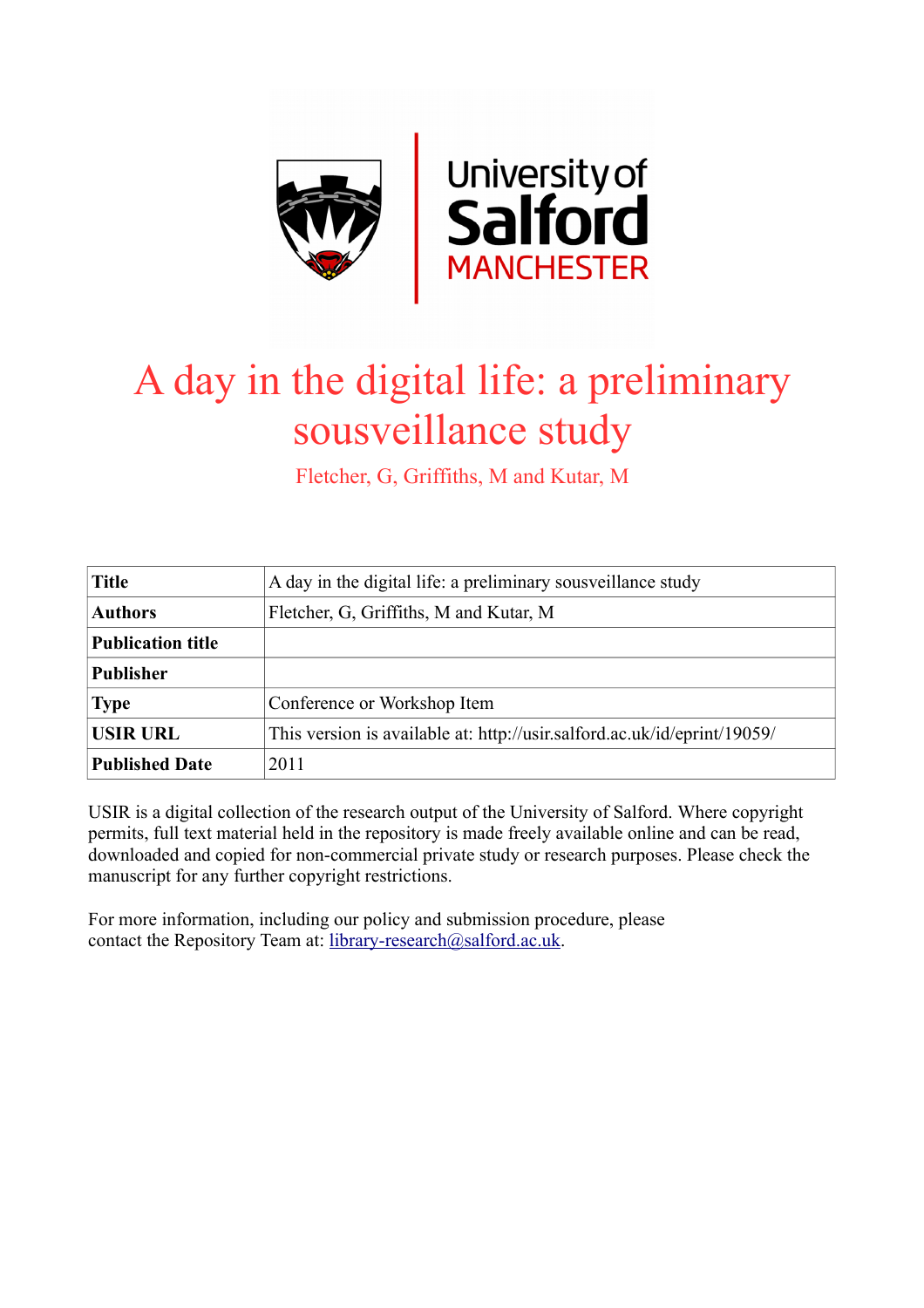#### **A Day in the Digital Life: A Preliminary Sousveillance Study**

**Gordon Fletcher Salford Business School University of Salford M5 4WT United Kingdom g.fletcher@salford.ac.uk**

**Marie Griffiths Salford Business School University of Salford M5 4WT United Kingdom m.griffiths@salford.ac.uk**

**Maria Kutar Salford Business School University of Salford M5 4WT United Kingdom m.kutar@salford.ac.uk**

# **Abstract**

*A decade ago, Castells argued that most surveillance would have no directly damaging consequences. He proposed that what should be of more concern were the unpredictable consequences of our over-exposed lives, the lack of explicit rules for on-line behaviour and how this then was interpreted by a 'multitude of little sisters' who process and store this information, forever (Castells 2001:180). A decade later, these conjectures are still valid but are now at a critical level as individuals passively volunteer personal information while government and commercial organisations aggressively amass these snippets into correlated data. As boundaries between on-line and off-line blur, and geo-locative applications grow in popularity, we echo Castells by asking, what will be, and what are, the privacy implications of existing in a technologically saturated environment? The human data trail now begins prior to conception and continues after death. We aim to develop a methodology to enable us to quantify this trail and to examine the impact that such amassment of data has on society, communities, and personal identities within the UK. The reality is that the digital footprint is a significant research challenge to identify and then quantify. There is a critical need to capture relevant activities in a holistic and interconnected manner in order to enable understanding of the societal implications. We describe a preliminary study which will be used as a starting point to develop appropriate methods for quantification and analysis of the 21st century digital footprint.* 

## **Finding the Digital Footprint**

There is a lack of established functional research methodologies that provide sufficient structure or clarity of resolution to aid the collection and analysis of data surrounding individual digital footprints. Attempting to track and document an individual's digital footprint requires a high degree of methodological pluralism given that data is drawn from a diverse range of digital and analogue settings. As researchers we will be (re)turning the gaze back onto those watching, data harvesting and monitoring society by examining the decentralised and uncoordinated methods employed to collect personal digital data. Thus this study becomes an inverse surveillance or 'sousveillance' exercise<sup>1</sup>. The major focus of this preliminary study is to develop methods to capture individuals' digital footprints as they use and come into contact with Internet, surveillance, communications and database technologies over a 24-hour period. We have employed a broad range of technologies to detect and identify this footprint including GPS, phone records, key-logging software, video technology, as well as direct observation in an endeavour to interrogate all of the digital activity a person generates, initiates or is associated with over this brief period of time.

By combining a blend of critical and virtual ethnographic approaches (Cecez-Kecmanovic 2001; Hine 2000) we report on the process of capturing two individuals' exposure to digital and surveillance technologies over a 24 hour period. The approach is at least partially inspired by the exploratory 'garbage' studies of Rathje and Murphy (2001). In this earlier work, first conducted in 1973 in Tuscon, the examination of discarded material items assisted in determining actual consumption patterns rather than those conventionally reported through subsequent surveying or forms of direct participant observation. We

 $\frac{1}{1}$ <sup>1</sup> Mann, S. (2005) Sousveillance and Cyborglogs: A 30-Year Empirical Voyage through Ethical, Legal, and Policy Issue, Department of Electrical and Computer Engineering, University of Toronto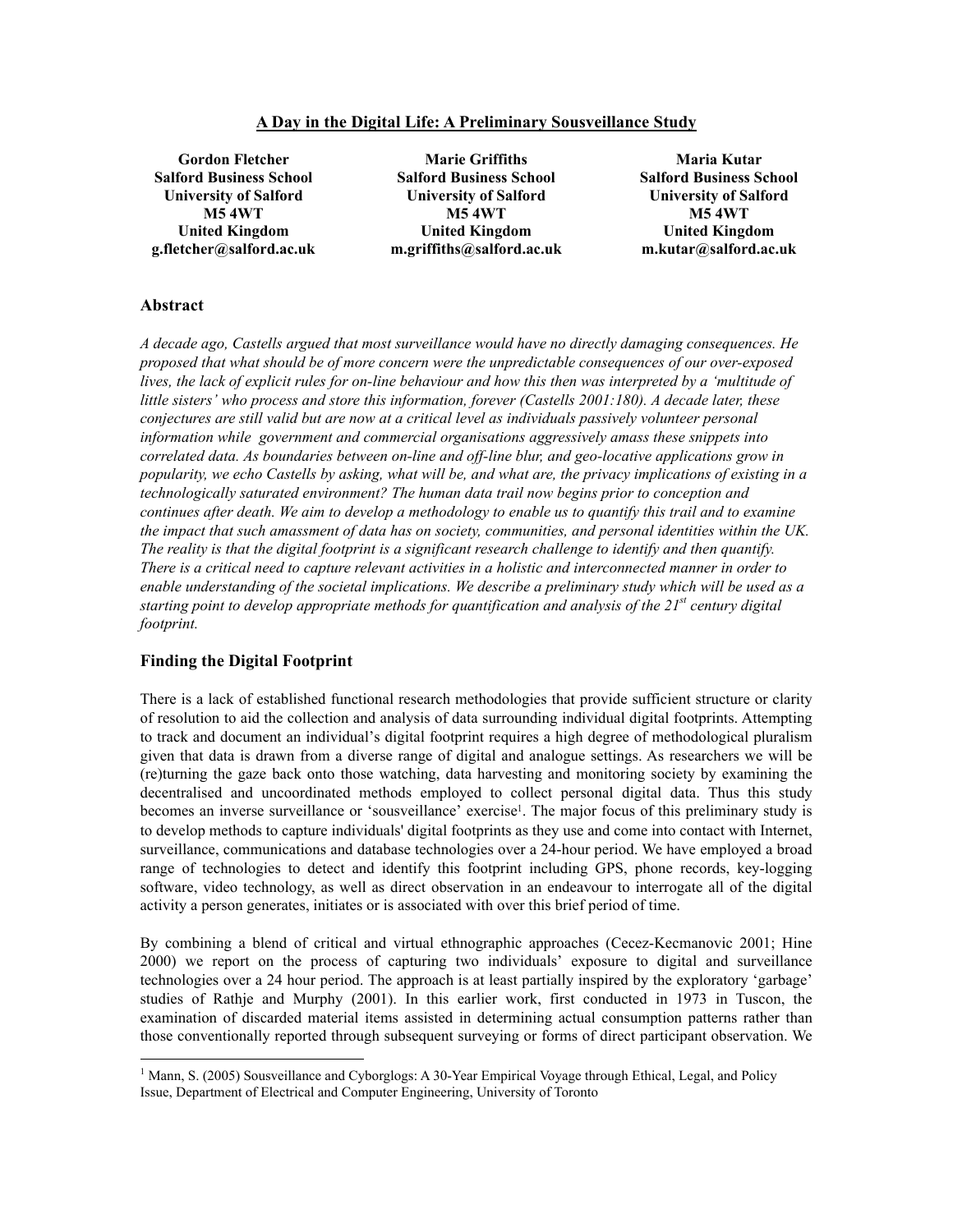can then identify, categorise and describe the shape of a personal digital footprint and attempt to establish which elements of a digital footprint are stored by commercial or governmental organisations. Further work will include graphically mapping this footprint in conjunction with researcher and artist Heath Bunting<sup>2</sup>, who has developed an identity mapping toolkit as a result of his own concerns and interests around this topic. We aim for these actions to become a starting point to develop both a repeatable methodology and a clearer understanding of the consequences of the rapid and uncritical adoption of public digital technologies for individual privacy and identity. In an attempt to unravel the closely entwined notions of privacy and identity this paper is organised at follows: we first discuss the concept of privacy and surveillance technologies, From this point we then endeavour to isolate identity and present a number of definitions or terms of reference of identity, digital footprint that will be adopted for this study. We introduce Heath Bunting's work and present the design, development and the investigational process of the Day in the Digital Life (DDL) study. The paper closes with a discussion on the complexities of designing a workable methodology and how findings from this research process will be incorporated into the future work to capture individual Days in the Digital Life.

# **Privacy in a Technologically Saturated World**

Waicman (2002) claims that societies across the world are experiencing historically, unprecedented change as they try to adapt to a more interconnected but highly uncertain world (2002: 347). It would be reasonable to append to Wajcman's observation that the pace of change has intensified in the subsequent decade in a multitude of technologies and activities, all of which are increasingly 'networked' and producing still greater levels uncertainty. Recent examples such as the 'Arab Spring', near ubiquitous social networking, and both the CCTV-led response by the constabulary to the UK riots as well as the subsequent "I love my city" campaigns can all be regarded as indicative of this observation. The current study focuses its attention, amongst all of these examples of change and uncertainty, upon the notion of privacy and the growth of surveillance against the backdrop of a heavily technologically mediated social world.

Privacy as a concept is a conundrum. Individuals knowingly, continuously and willingly allow individual pieces of personal data to be collected – their Personal Identifying Information (PII). This data can then be extensively profiled and distributed amongst third parties who are often authorised to receive this data through permission given by checking (or failing to uncheck) the tick box on a term and conditions form or hidden – in plain sight - within the text of privacy policies. However, in a recent study, O'Donnell et al (2010a) argue that surveillance should not be judged directly as either good or bad as its perception is influenced by additional factors. They (O'Donnell et al 2010a) focus upon the way in which perceptions of surveillance are affected by contextual influences directly relating to the form and location of the surveillance. For example, increased workplace surveillance through data-logging and CCTV monitoring has a direct impact on productivity and overall job satisfaction. By using social identification theory to understand the source of surveillance and how identification with that source impacts upon the acceptability of surveillance, they found that those who do not identify or have a different social identity, view surveillance as an invasion of privacy but those that share a sense of social identity are much more likely to accept surveillance practices and technologies. Surveillance practices produce a distinctive dichotomy from which it is individually difficult to disentangle the competing factors. Taken negatively, surveillance is seen as a form of societal control that reduces personal liberty for little or no benefit to the individual's being surveilled and entirely for the benefit of those who control the means to monitor. The most optimistic opinion sees surveillance practices and technology as beneficial by providing a constantly present additional form of security that offers protection to law abiding citizens and their property. Wells and Wills (2009) explore an alternative inconsistency in the debate regarding individualism and identity, by exploring the context of surveillance practices made possible by prevalent speed camera technologies. In this study (Wells and Wills, 2009), self-ascribed respectable non-criminal drivers are threatened by the risk that speed camera technologies may construct their identities as deviant and potentially even criminal. They found that punitive speed camera monitoring practices introduced the concept of '*othering*', that groups

2 Heath Bunting's Status Project: http://status.irational.org/visualisation/maps/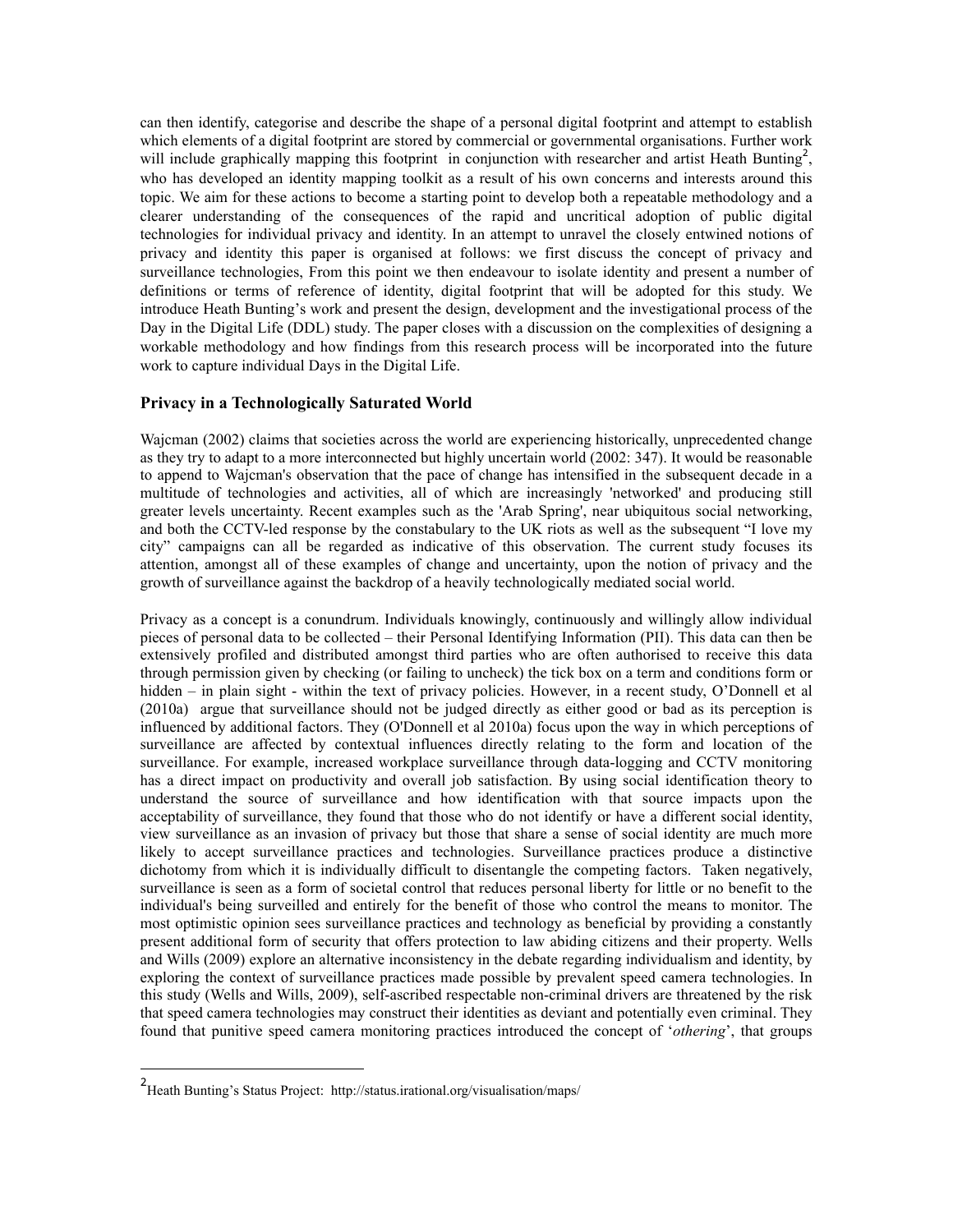perceived as deviant by 'respectable' drivers were more worthy of surveillance attention rather than 'me'. In effect, the presence of surveillance technology is regarded by individuals who perceive their own practices as 'correct' as being for 'others' and effaced from their immediate concern or consideration. Our own study, to amass an individual's digital data trail over a 24 hour period, builds upon the understanding developed through existing surveillance studies to highlight and attempt to quantify the extent and intensity to which all individual's within the UK are under surveillance.. With a more accurate survey of the forms and extent of surveillance in the UK – a clearer and more accurate understanding of this phenomena will assist in empowering those who are being surveilled. However, this empowerment has the consequence of diminishing existing power relations and is at least one partial explanation for the degree to which identifying and quantifying existing surveillance technology is so difficult With increased knowledge of the forms and practices of surveillance, society has the tools to radically alter their behaviour as a response. However, the most realistic response will be a continuing low level of societal concern (Bhargav-Spantzel et al, 2007), the response that continues to most support the societal power of those who surveil.

Concerns regarding data privacy and the degree to which surveillance technology concentrates power within a small number of public and private organisations are more than offset by the societal desire for immediacy. As a society, we demand information at our fingerprints, become impatient if we have to wait more than moments to receive authorisation for a financial transaction, and increasingly find it disconcerting and even abhorrent if required information is not available electronically and are required to wait for any form of information to be received through the postal system. To facilitate this requirement for the immediacy of information, authentication and access controls requires a two-way exchange of PII. Individual demand for instant access to information requires virtual interaction that will also necessitate that a number of personal attributes have to be voluntarily relinquished. Bhargav-Spantzel et al (2007), refer to a variety of studies that demonstrate a strong relation between user's privacy attitudes and their behaviour towards digital interactions. From this comparative work Bhargav-Spantzel et al (2007) identify three character types in relation to privacy. *Privacy fundamentalists* will register to websites giving inaccurate, incomplete data, and are concerned about privacy threats favouring governmental regulation of information data. *Pragmatists* have an objective privacy attitude and balance the risks to their privacy interests by what benefits they receive for the sharing of the Personal Identifying Information (PII). The third type is the *Unconcerned* individuals who have little or no anxiety about their digital privacy, concerns are usually associated with the level of PII required, and Bhargav-Spantzel et al (2007), suggest that biometric or health data factor higher than simple demographic data. Bendle (2002) warned in 2002 that the acquisition and management of identity in a technological driven world, is vital but equally problematic. Shirley Turkle, in 1995, with what could now be described as a simplistic perspective, was enthusiastic about the prospect for individuals to express multiple and often unexplored aspects of the self, to play with their identity and to try out new ones (Turkle 1995, 12).

# **Invisible Networks**

Existing literature in the fields of privacy, surveillance and information systems discuss issues relating to identity with a variety of definitions available for the cluster of terms relevant to the work described here. See, for example, Clarke (1994), Parsell )2008), Tavani (2011) and Toekke (2011). In particular, 'identity', 'digital identity', 'digital footprint' are used variously in a range of contexts with subtly differing meanings These terms are central to the presentation of the work described in this paper and so we provide clear definitions of what we mean here by each term. The pilot project described in this paper has further highlighted the need to distinguish between the 'types' of data recorded, stored and processed with differing levels of direct input required from the direct actions of the individuals who relate to the data.

Identity can be most broadly defined as a characteristic which enables entities to be distinguished from one another; this is equally applicable to human beings, organisations or data structures. Our need to identify, distinguish and classify entities has different motivations and drivers. For human beings the primary driver for articulating an identity is to define one's relationship to others. At a personal level it is closely associated with definition of 'self' and consequently the relationship that 'self' has with 'other'. This interconnection is reflected in popular definitions of 'identity' such as "characteristics that somebody recognizes as belonging uniquely to himself or herself and constituting his or her individual personality for life" (Encarta Dictionary). In relation to discussions of surveillance and a digital footprint it enables a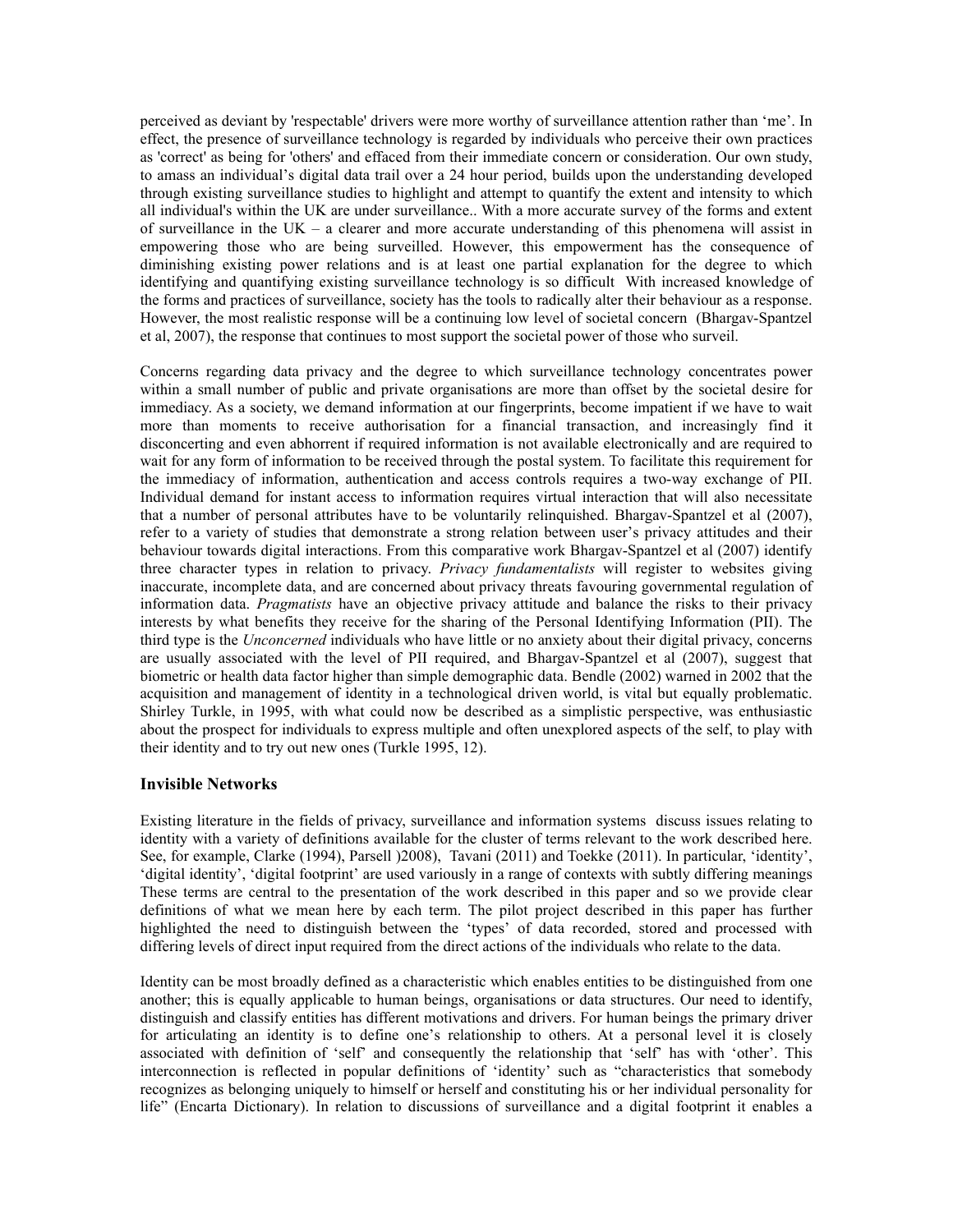person to define a relationship to the differing loci of social power (e.g. government, organisations and institutions such as banks etc). This enables differentiation from other human beings and for records to be created, updated and maintained that provide a log of interactions, exchanges and decisions. A persistent recurring feature in traditional definitions of identity is the notion that 'identity' is also a conferment of uniqueness. Historically, this is suggestive of an unambiguous one-to-one relationship between a human being and their identity. There have always been cases of individuals with multiple identities but in the analogue world these deviations represented a tiny fraction of the total pool of individuals and identities. An emergent but key issue that has developed in the digital era is the ability for people to create and maintain different highly differentiated identities in different spheres of their lives. This issue is outside the scope of this particular paper but is noted as being of significance relevant to our wider project.

We draw on the innovative work of the artist Heath Bunting and in particular his *Status Project* in defining terms relating to identity. The *Status Project* surveys the component features of identity and produces maps of influence and personal portraits. Bunting's work distinguishes three kinds of person; the 'human being', the 'natural person' and the 'artificial person'. The 'human being' represents the physical embodiment of the person, the flesh and blood homo sapien. The 'natural person' is defined as "A transferable bundle of rights and duties that can be attached to only one human being". The attachment of a natural person to a human being enables the individual to manage their role in society, allows the individual to be managed, and is important as the enabler of commerce and other functions. The artificial person is defined as "A transferable bundle of rights and duties that can be attached to one or more natural person(s) or one or more artificial person(s) or both, e.g. a corporation". The 'artificial person' generally relates to collectivities of human beings, and is typically a corporation, although there are some individual roles or institutions which require a notion of succession and that are consequently defined as artificial persons including monarchs, bishops, lords mayor and so on.

These definitions of 'persons' are useful in both digital and analogue worlds of experience as they facilitate an explanation as to how individuals simultaneously hold multiple identities; whilst a natural person can relate to only one human being, in the opposite direction one to many relationships are possible and so the human being may, in theory, be attached to more than one natural persons. This reflects Clarke's (1994) concept of the 'digital persona' which he defines as "a model of an individual's public personality based on data and maintained by transactions, and intended for use as a proxy for the individual." However we distinguish our notion of identity from that of Clarke's digital persona. In the contemporary digital world, it is increasingly difficult for individuals to separate the public and private realms of experience. The rise of social media in particular has seen a convergence between what has been previously seen and discussed as separate spheres of life. Although it is possible for an individual to maintain different personas, this must be explicitly managed through formation and maintenance, a quite different situation from the time where an individual's roles could be more easily distinguished and compartmentalized. We therefore use a definition of identity as being '*a set of characteristics which are unique to a single human being'.* This is similar to Bunting's definition in that it is unidirectional, such that an identity may only relate to a single human being, but it is possible for a human being to hold more than one identity, reflecting, for example, the use of specific identities on social media sites. Unlike Bunting however, we do not refer to rights and duties in our definition as the work here is concerned with measurement and quantification of identity rather than with specific discussions of control, rights or authority. At birth, a human being becomes an identifiable individual, but the set of data items needed or used for identification is only a subset of those which relate to that individual. When an individual is a few hours old they might be identified by the hospital that they are in by the date and time of their birth plus some other unique identifier such as NHS number, hospital number, name of mother etc. However for babies in the digital world, these items comprise a small subset of the total dataset that can be attached to and assist in defining their identity. At a time when the average age of digital birth is 6 months and almost a quarter of children appear online following their first sonogram / ultrasound scan (Businesswire 2010), by the time a human being is physically born, the dataset relating to their emergent identity might include medical records, photographs of ultrasound scans, websites and even unique communicable social media identities.

As with the problematic and contested use of the term 'identity', various loosely defined terms have been used to describe the data trail left behind by individuals in the digital era. These include 'digital footprint', 'Internet footprint' and 'data trail' and each focuses upon or emphasises a specific relationship between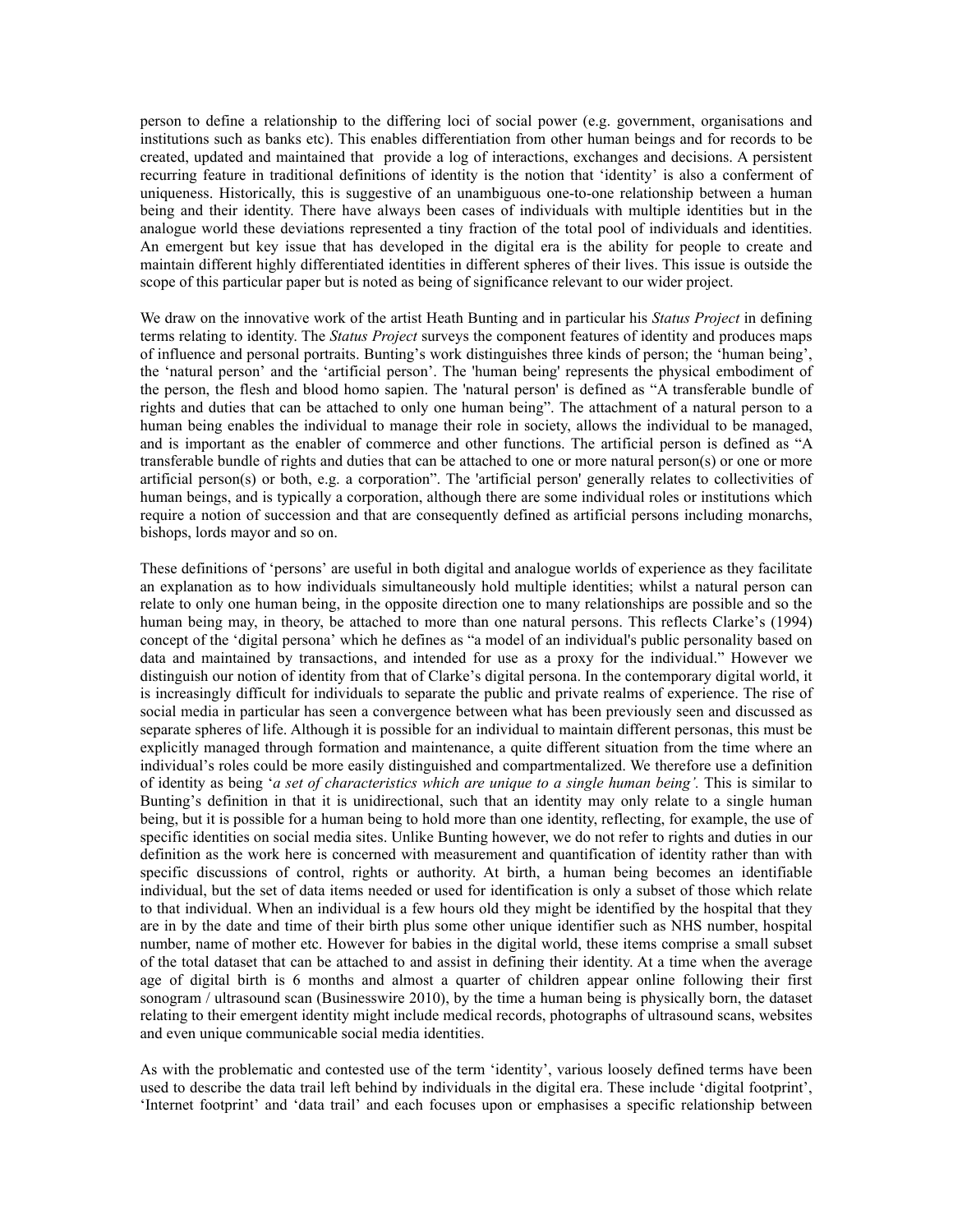technology and the individual. These terms are often used to refer to both transitory and more persistent data, as well as explicit and implicit transactions of data. Our experience in attempting to quantify the data relating to an individual over a 24 hour period has highlighted the importance of distinguishing and classifying these different types of data events in a manner that acknowledges their relationship to the human being. When examining the digital evidence of an individual's life and how this evidence is generated there are many components which may be identified. These might include triangulated mobile phone and GPS data, Internet usage, direct recording on CCTV cameras, the data generated through a credit card transaction or the swiping of an access card. There are both transitory and persistent elements to each data event but significantly each can be explicitly tagged to an individual. For the purposes of data surveillance it is the persistent elements of the data event that are significant and meaningful, however, greatest concern regarding the exposure of private data relates to the transitory aspects of the event – for example, the security of the connection for a website login or observation by a third partner when using a cash machine. It is also significant to acknowledge that in building a picture of the full set of data events in an individual's day, it is also necessary to incorporate those events that are disconnected from the direct immediate actions of the human being, that were initiated through actions in the past and that still continue to influence the totality of data that is daily generated relating to that individual. For example, many banking transactions, including 'automatic' ones such as the processing of direct debits and standing orders can occur regularly, creating a data event that exists primarily within the systems of a bank and the receiving organisation. An appointment might be generated by a Doctor's surgery or the results of a medical test might be received which would then result in updates being made to the record held remotely from the individual.

We utilise two further definitions to further position the Day in the Digital Life project; 'digital footprint' and 'digital identity'. We define a digital footprint as "the real time data generated relating to an identifiable individual' and digital identity as the 'historical digital footprint'. Any individual data event (for example sending an email or logging into a Facebook account), will create a digital footprint, but most aspects of this data event will be transient. It is primarily the smaller amounts of persistent data that is left behind and ultimately stored in a remote database that will evoke some form of change, no matter how small, to the individual's digital identity. A data event is analogous to placing a footprint in wet sand. The step itself begins to immediately dissolve but more permanent changes may be preserved deep below, buried beneath the surface. The digital footprint is the most obvious and immediate indicators of an individual's digital interactions. An individual's digital identity is stored across a network of servers and databases which in many cases will contain relationships that have been subsequently defined by sophisticated third-party interrogation of accumulated personal persistent data. Digital identity then is the totality of an individual's identity within the digital and encompasses all of the digital personas utilised by the individual with a temporal span that exceeds the human life to which it relates.

# **Recording a Day in the Digital Life**

#### **Design considerations**

In considering a methodological framework for this study we were mindful of the problematic nature nexus of digital data, identity, privacy, surveillance and ethics. This is an awareness that is well-documented by recent literature. boyd (2010) states that 'privacy is completely intermingled with Big Data' and that social media sites such as *Google and Twitter* are amassing 'terabytes of data about human interactions'. Solove (2004) similarly warns of the compilation of 'digital dossiers' by businesses and governments (boyd 2010; Solove 2004). Zittrain (2008) adds a further dimension to Solove's (2004) initial warning by adding that it is not just government and multi-national businesses that are capable of capturing data. The ready availability of cheap digital technologies including peer-to-peer networking, GPS recording and IP-cameras are facilitating alternative active participation in the capturing of surveillance data in a manner that he describes as Privacy 2.0 (Zittrain 2008).

Capturing the totality of data events that occur during a Day in a Digital Life is the primary methodological challenge of our research. However, equally challenging is the secondary need to identify and record in a useful manner the persistent and hidden aspects of a digital identity in this 24 hour period. The key to our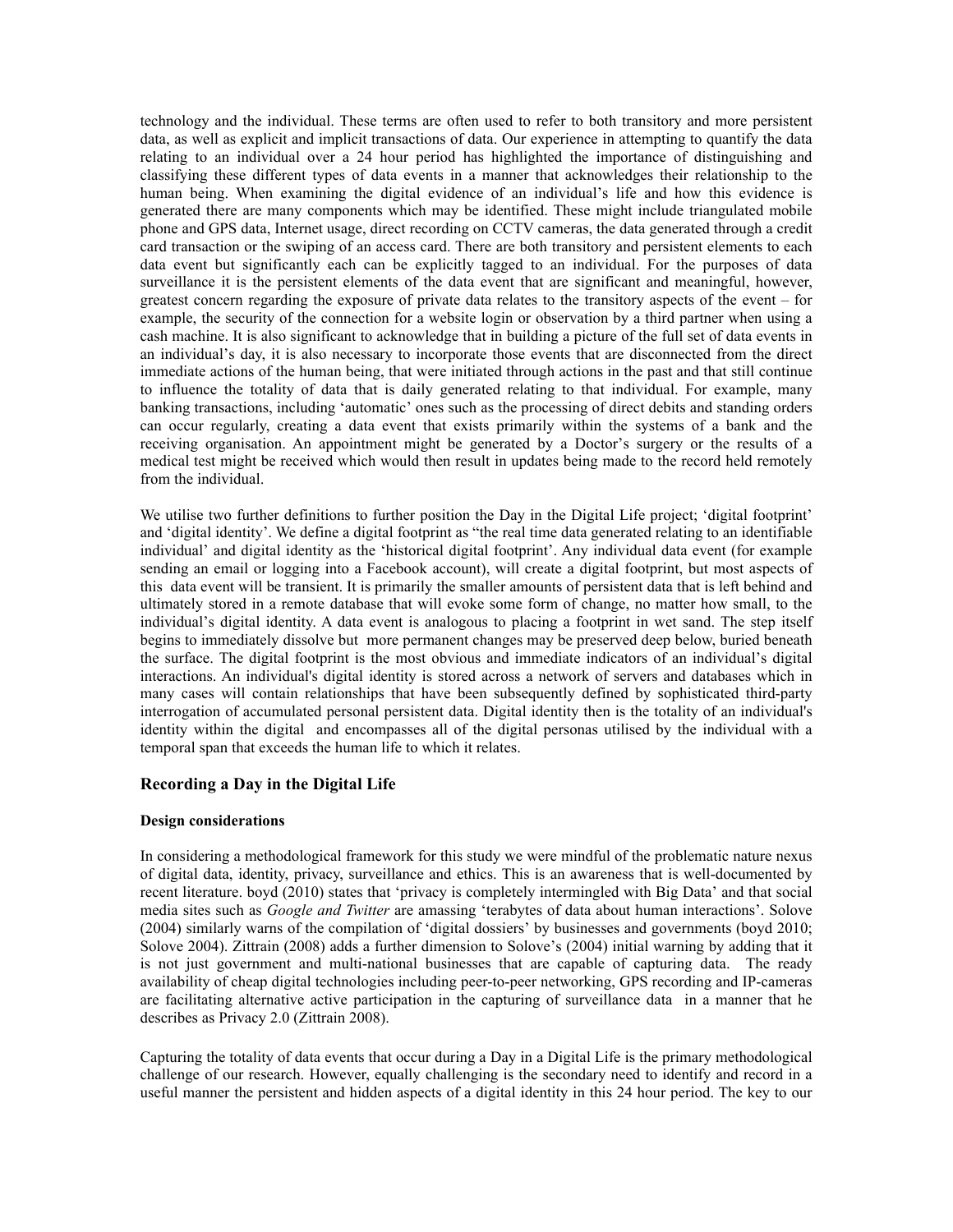design was to create an approach that was repeatable with minimal researcher intervention and with commonly available technologies. The goal was to create a methodology that would enable the research to be conducted at a much greater scale by willing participants at a wide variety of location across different periods of time. This desire itself proved challenging, in part because 'commonly available technologies' are part of the power relationship to individuals and their usage of this technology. The Apple iPhone (or at least one that is not jail-broken), for example, proved to be of only minimal utility to the project and primarily as a recording device for external interactions – the network traffic facilitated by the iPhone proved too literally be a 'blackbox' unless it was tethered to a desktop computer running the phone's debug terminal.

## **Design of pilot**

The pilot for the research involved designing the mechanisms that would gather the entire range of an individual's data events that occurred in a 24 period with a minimum of intrusion. Any additional equipment would, and did, produce additional data events. It was also necessary to develop a design that recognised that certain types of events would not be immediately apparent and would require subsequent, possibly significant, retrospective research. We enrolled two participants who were both willing and aware of the range of the intersecting issues between privacy, identity and surveillance and assigned them different days of the week for their digital day. Both participants were equipped with a low-power but accurate GPS tracker and a head mounted miniature (Looxcie) camera as well as a Flip video camera as a backup. The focus upon gathering visual information reflected the sousveillance aspect of the research with the goal of capturing the image and location of the devices that generated data events regarding an individual that were beyond their own volition. The first participant also agreed to install a stealth keystroke monitoring software application onto their PC. In their briefing both participants were encouraged to utilise their mobile phones as an additional recording device and asked not to delete any activity logs from their PCs or phones. Many of these decisions subsequently presented challenges to the research and data analysis. Most significantly, our design emphasised capture of the transient aspects of data events which, while indicative, also revealed the degree of difficulty of identifying and retrieving the persistent aspects of data events. However, this was anticipated tentatively in the need for a sense-making stage to the research that was conducted between the participants and researchers following the 'field' work. Many of the issues that were raised during the actual 24 hour periods of data gathering reinforced the need and importance for sense-making but equally presents a wider issue for the creation of a methodological approach that is repeatable and scalable.

#### **Post-24 hour sense-making**

Following the 24 hour pilot period of data gather we conducted a debrief session attended by the two participant researchers and the three members of the project team. The majority of the tools used to capture data were seen to have been suitable for their specific data gathering duties; GPS recorder, mobile phones and spyware software had all been efficient and unobtrusive. Participants had been happy to provide explicit records during the pilot, including sending geo-located tweets showing sousveillance in action, and using voice recordings to highlight notable events during the actual day. The most problematic area was the video recording; the Looxcie camera that was provided sits behind the ear but there were a number of problems with this piece of hardware; moreover the participants felt uncomfortable and 'obvious' in wearing it and so alternatives will be sought for future iterations of the study. Participating in the study had heightened the participants' sense of awareness of digital interactions but had not unduly influenced their general day-to-day behaviour (beyond the explicit actions required to record their activities). However, some elements of their activities required explicit intervention to ensure that they were recorded – this was particularly the case for interactions with surveillance technologies and it became clear that passive sousveillance of these cannot be achieved.

#### **A Day in the Digital Life: Version 2**

In order to track and capture the complexities of interaction and trails that are left as part of a digital footprint and their subsequent impact on the construction of digital identity, we endeavoured to capture the totality of 24 hours of digital activity by two individuals. Our initial inspiration for approaching this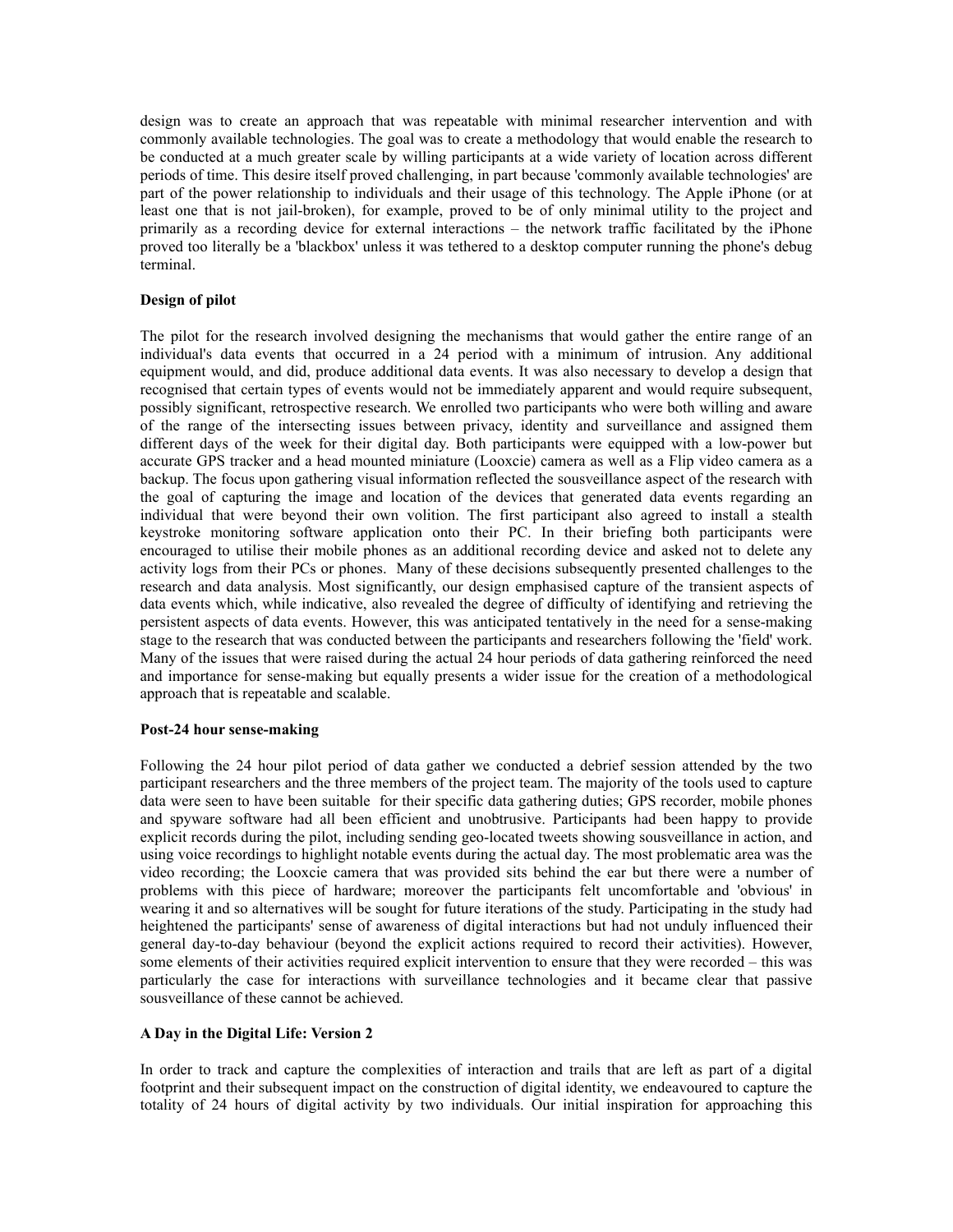challenge was the garbage studies of the 1960s. This earlier work closely echoed many of the goals of our own research in the ways that it sought to understand the day-to-day relationship of individuals to each other and organisations through observations made of the remnants left by their day-to-day activities. Taking this perspective still further, the 'Vegemite' study in Australia in the 1990s attempted to understand everyday life through detailed interviewing of individuals about their consumption habits and daily practices provided useful guidance in designing a large scale project that captured detailed data regarding personal activity. Our challenge in focusing on the digital aspects of everyday life was the inaccessibility of data without the mediation of various electronic devices – whether it was a conventional desktop, a laptop computer, a mobile phone or a cashpoint (ATM). From this point of view we were working with the assumption that evidence of the extent and content of their digital footprint would be available as digital but nonetheless tangible and discrete remains. Our research preparation consequently used a rhetoric that reflected this notion; 'capture', 'store' and even 'get'. Our research kit similarly took on this worldview with storage devices of various types – hard drives, cameras, GPS loggers – in order to retain the various 'things' that might be generated around and by the research participants and that would be actively retrievable.

The perhaps overly naïve assumption that the project would be endeavouring to gather tangible digital 'things' that were 'left' by individuals as a consequence of their direct actions shaped the way in which we briefed our researchers. Retrospectively the methodology requires further tools to capture a more expansive topography of an individual's activities. Digital footprints are shaped by real time digital data events that occur at a specific moment and place such as texting, CCTV capture, ATM activities, on-line banking. Therefore digital identity is shaped by the historical digital footprint even if the digital footprint episode happened moments ago. Servers, data centres, and transparent networking link historical digital events together further adding to and continuously appending to the digital identity. Our research – DDL: Version 2 – will take up these challenges and take a wider focus with two key dimensions being added to the existing methodology. Firstly we have recognised that it is necessary to include a comprehensive baseline of digital identity prior to the start of the 24 hour data capture. This will be achieved by utlilising Heath Bunting's relations of data items that contribute to the construction of identity. In effect, Bunting's work presents a checklist of activities that shape digital identity but that do not occur 'in plain view'. This work provides a baseline that will enable us to examine and record the hidden digital episodes that form parts of the digital footprint and effect consequential change to the digital identity. To be as unobtrusive as possible we will need to reexamine the tools of everyday life and the ways in which these tools can be employed to meet the needs of sousveillance. In effect, we will need to make mobile phones – most likely an Android based phone – capable of transparently recording the digital aspects of a 'day'. The Daytum (daytum.com) project while primarily a manual and necessarily obsessive process provides us with some guidance in this direction. Nicholas Feltron's life has been quantified over the last 6 years in this manner. The challenge for our DDL project is to ensure the capture of both the transitory and persistent elements of data events that occur both locally and remotely from an individual.

#### **Conclusion: What do we know?**

Our research, to date, does not move significantly away from the dystopian prospects of Orwell's *Big Brother* or Castell's 'little sisters'. The challenge for our wider study is to explore the entire genealogical network of complexities surrounding data events and their persistent remote storage that arise from one 24 hour period of activity in the contemporary media- and technology-saturated environment of the UK.. The completed pilot work has revealed the complex interactions that exist between the constructions of the digital footprint and digital identity. This recognition has led us towards a change of emphasis within the project which will produce future iterations that will examine not only the transient data activities we personally and directly generate as we interact in a technologically saturated world, but also the persistent and underlying construction of digital identity and the consequential feedback impact that this identity has on lived experience. Capturing this totality of the loop will move us a step closer to the overarching aim of the project – to quantify the digital footprint so that we may know its impact upon digital identity and our experiences of everyday life. 'Privacy is dead, deal with it,' Sun MicroSystems CEO Scott McNealy is reported to have declared over a decade ago. Last year Zuckerburg announced that 'privacy is no longer the social norm' (2010).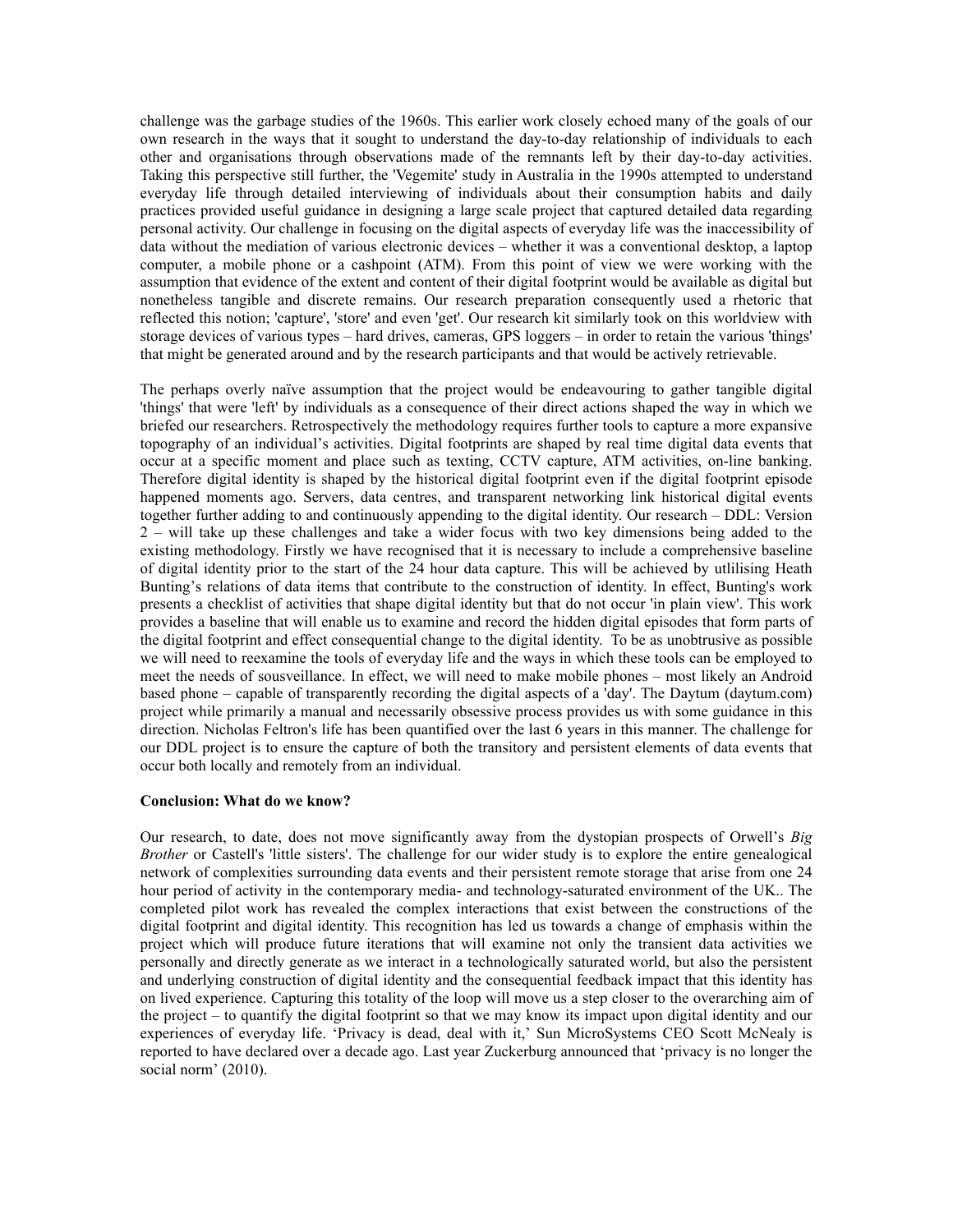Do these cavalier comments from two influential global thinkers who have been instrumental in shaping our current technological environment require a formulated and reasoned response? Is the lack of broad social resistance to current surveillance regimes an indication that they are generally recognised as normal and acceptable? Are contemporary changes to the accepted notions of privacy and surveillance a short-term realignment as digital identity becomes an embedded aspect of the broader concept of identity?

What we have already shown from our preliminary research is that surveillance is an ever present constant in UK everyday life irrespective of an individual's uptake of technological tools. The concerns regarding the gathering of personal data by third parties, if any are expressed at all, tend to focus on the visible but transitory aspects of digital surveillance. While there is cause for concern regarding this data collection these debates generally camouflage the wider ranging issues surrounding the collection and maintenance of interlinked persistent datasets that brings together events triggered directly by an individual alongside those events that occur 'elsewhere' away from any physical presence. The existence, let along the specific structure and form, of these data sets are currently beyond the reach of conventional research methodologies. Without direct access the goal of our research will be to interpolate their presence from our own ability to conduct sousveillance.

## **References**

Bendle, M. (2002), The Crisis of 'Identity" in High Modernity, British Journal of Sociology, 53(1): 1-18.

Bhargav-Spantzel, A., Squicciarini, A., Young, M. and Bertino, E., (2007), Privacy Requirement identity Management Solutions' in Editors MJ Smith, G. Salvendy: Human Interface, Part II, HCII 2007, LNCS 4558, 694-702, Springer-Verlag Berlin Heidelberg.

boyd, d. 2010. "Privacy and Publicity in the Context of Big Data." *WWW.* Raleigh, North Carolina, April 29.

Businesswire (2010) Accessed August 2011 at http://www.businesswire.com/news/home/20101006006722/en/Digital-Birth-Online-World

Castells, M. (2001), The Internet Galaxy: Reflections on the Internet, Business and Society. Oxford: Oxford University Press.

Cecez-Kecmanovic, D. (2001), Doing Critical IS Research: the Question of Methodology. In Qualitative Research in Information Systems: Issues and Trends (Trauth, E. Ed.), pp.142-163, Hershey, PA: Idea Group Publishing.

Clarke, R. (1994) The digital persona and its application to data surveillance. The Information Society 10(2), 77-92.

Hine, C. (2000) Virtual Ethnography. London: Sage.

Johnson, B. (2010), Privacy no longer a social norm, says Facebook founder, The Guardian, accessed in August 2011 from http://www.guardian.co.uk/technology/2010/jan/11/facebook-privacy

O'Donnell, A., Jetten, J. and Ryan, M. (2010a), Who is watching over you? The role of shared identity in perceptions of surveillance', European Journal of Social Psychology, 40, 135-147

O'Donnell, A., Jetten, J. and Ryan, M. (2010), Watching over your own: How surveillance moderates the impact of shared identity on perceptions of leaders and follower behaviour, European Journal of Social Psychology, 49, 1046-1061.

Parsell, M. (2008), Pernicious Virtual Communities: Identity, Polarization and the Web 2.0. Ethics and Information Technology, 10:1, 42-56.